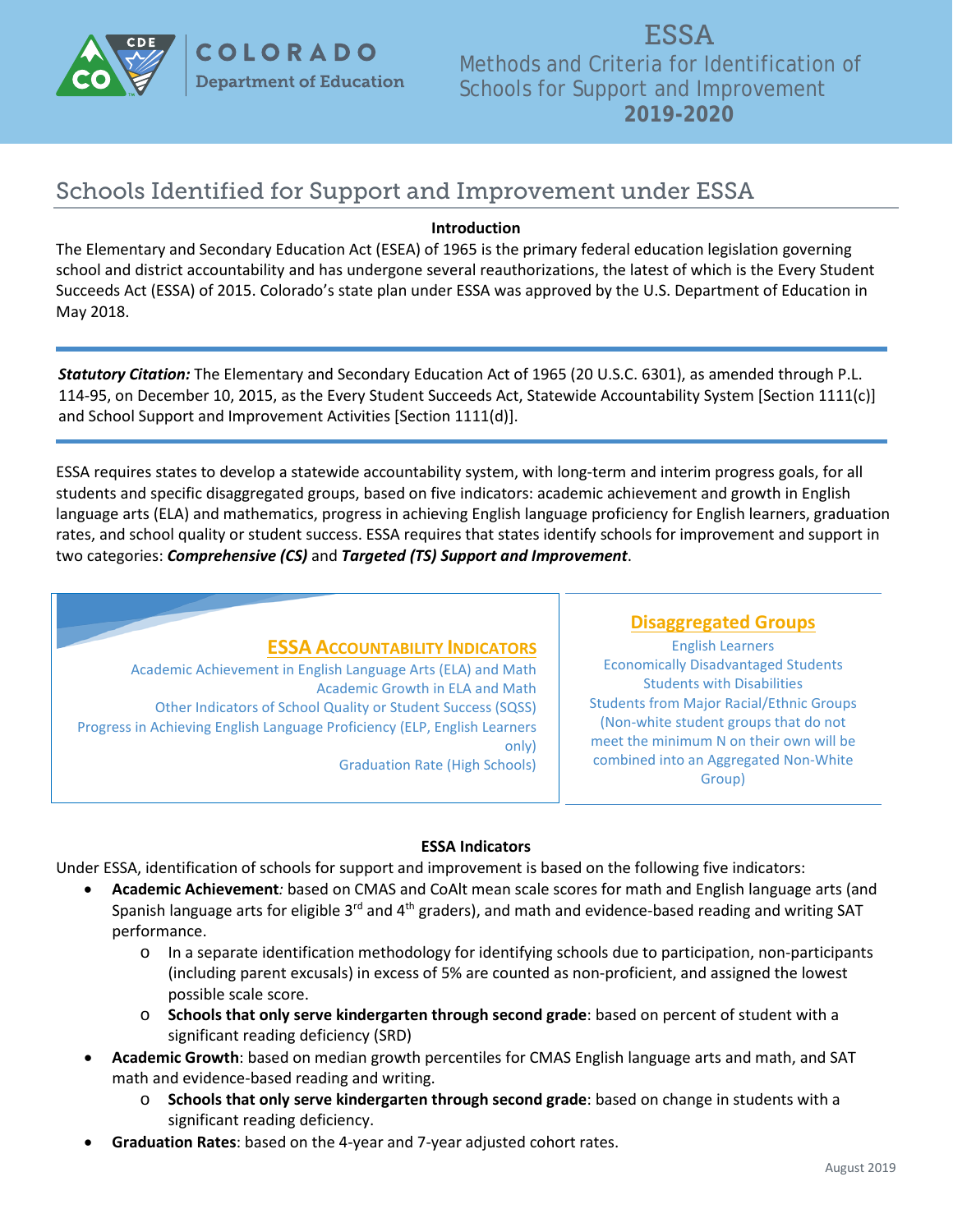

- **Progress in achieving English language proficiency**: based on WIDA ACCESS for ELLs median growth percentiles and the percent of students on-track to fluency within the state-determined timeline.
	- o **Schools that only serve kindergarten through second grade**: based on English language proficiency growth and students on-track to fluency.
- **Indicators of school quality or student success (SQSS)**: based on CMAS/CoAlt science mean scale scores, and reduction in chronic absenteeism (elementary and middle schools) and dropout rates (high schools).

## **Methods and Criteria for Identification**

Federal statute requires states that accept ESSA funds to identify schools for Comprehensive or Targeted Support and Improvement as follows:

## **Comprehensive Support and Improvement (CS):**

- Lowest performing 5% of Title I schools.
- High Schools with graduation rates below 67%.
- Chronically Low Performing Student Group(s) (former A-TS that did not meet exit criteria; see below).

# **Targeted and Additional Targeted Support and Improvement (TS and A-TS):**

- TS: Any schools with at least one consistently underperforming disaggregated group.
- A-TS: A subset of TS schools with at least one disaggregated group that, on its own, meets the criteria for the CS-Lowest Performing 5%.

Colorado used a Hub and Spoke process (visit [Colorado's ESSA State Plan Development webpage](http://www.cde.state.co.us/fedprograms/essa_stateplandevelopment) [http://www.cde.state.co.us/fedprograms/essa\_stateplandevelopment] for more information) to gather stakeholder input on various ESSA components, including the methodology and criteria for identifying schools for support and improvement.

# Comprehensive Support and Improvement Schools (CS)

## **CS – Lowest Performing 5%**

- *ESSA Definition:* Title I schools performing in the lowest 5% of all Title I schools.
- *Colorado's Method:* 
	- o Each year, the number of Title I schools being served that year will be used to determine how many schools are to be identified as performing in the lowest 5%. In recent years, over 700 Colorado schools have been served each year. For example, in 2017-2018, Colorado had 727 Title I schools; therefore, 36 schools (5% of 727) were identified as CS-Lowest Performing 5%. Approximately 5% of Title I schools are AECs, so Colorado will identify one AEC (out of the approximately 36 schools) for this category.
	- o Colorado calculates a summative index score (total percentage points earned) based on points assigned for each of the five ESSA indicators, based on 3 years of aggregated data (when available). The total percentage points earned by each school will be used to identify schools.
	- o The distribution of the total percentage of points earned will be used to identify the cut-score for the lowest-performing 5% of Title I schools each year. Title I schools with a total percentage of points below the cut-score will be identified as CS-Lowest Performing 5%.
		- Title I schools that only enroll students in *kindergarten through second grade* will be identified as CS-Lowest 5% if the total percentage points earned on the academic achievement and growth indicators appropriate for K-2 schools (see indicators above) falls below the established cut-score for the year of identification.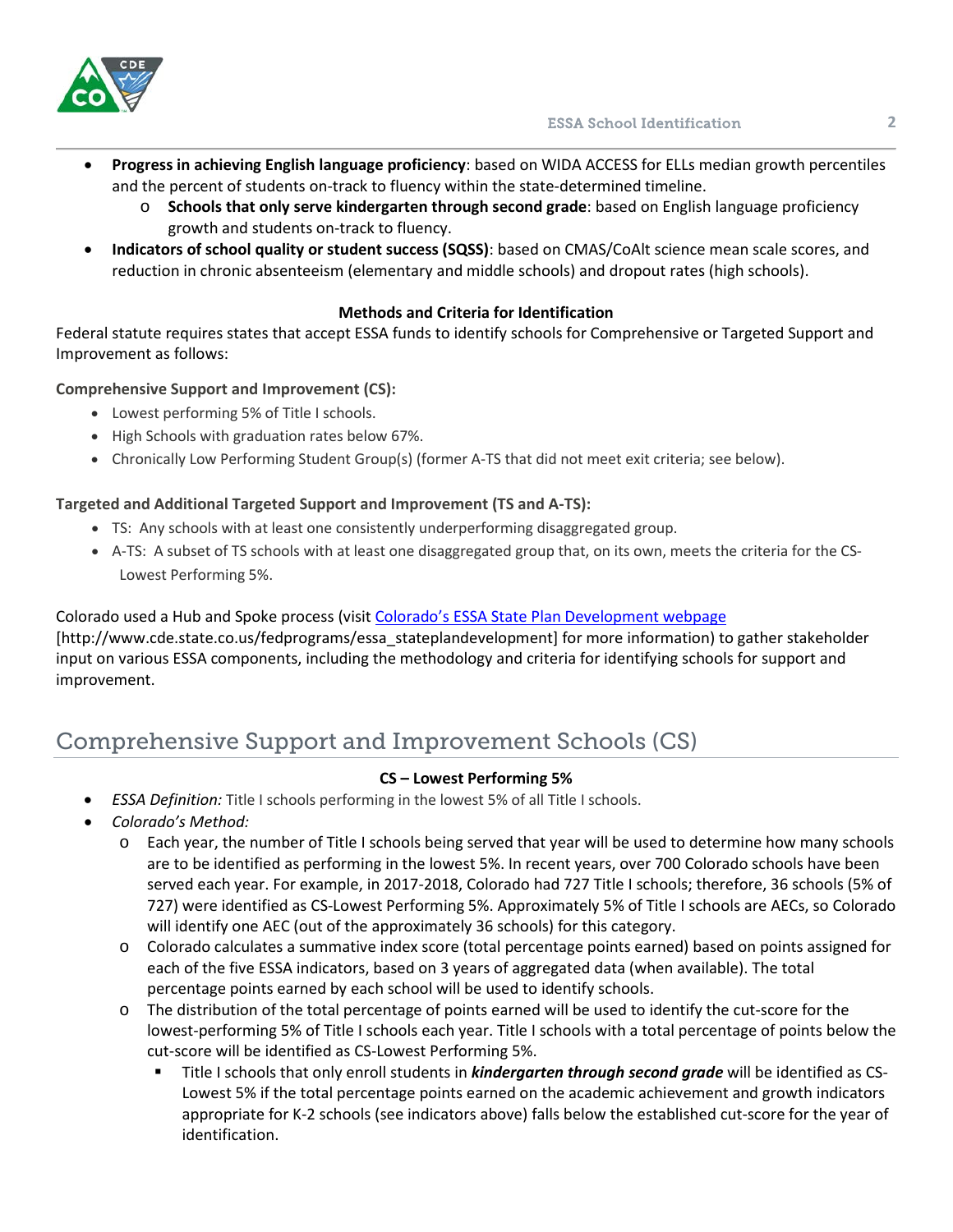

- *Alternative Education Campuses (AECs)* will first be evaluated according to the same measures and indicators as all other schools. If the system does not adequately differentiate among AECs to identify the lowest-performing 5% of these schools, attendance and truancy data will be used to further differentiate AECs in order to identify schools for improvement.
- *Length of Identification:* Schools will remain CS-Lowest 5% for at least 3 consecutive years to allow time to implement improvement strategies. Schools that are not re-identified during those 3 years will continue to be eligible for supports and services and will be categorized as "CS-Lowest 5% - Hold" on the list of identified schools.
- *Exit Criteria:* Schools will exit CS status if they no longer meet the identification criteria that resulted in their identification for 3 consecutive years and they are not identified for CS-Lowest Performing 5% for 3 years following identification (i.e., do not meet the identification criteria in any of those 3 years when they are implementing improvement strategies).

## **CS – Low Graduation Rate**

- *ESSA Definition*: Any high school that fails to graduate one-third or more of its students. Schools do not need to be served with Title I funds to be identified.
- *Colorado's Method:*
	- o High schools and Alternative Education Campuses (AECs) with 4-year and 7-year rates that are below 67% for 3 consecutive years will be identified for CS-Low Graduation Rate.
	- o For example, graduation rates from 2015, 2016 and 2017 were used for 2018-2019 identification.
- *Length of Identification:* Schools will remain CS-Low Grad for at least 3 consecutive years to allow time to implement improvement strategies. Schools that are not re-identified during those 3 years will continue to be eligible for supports and services and will be categorized as "CS-Low Graduation - Hold" on the list of identified schools.

*Table 1: Example of CS-Low Grad Identification* Graduation rates of 2 schools identified and 2 schools not identified for CS – Low Grad Rate

| <b>CS-Low Grad Rate</b> |        | <b>2015 Graduation Rate</b> |        | <b>2016 Graduation Rate</b> | 2017 Graduation rate |        |  |
|-------------------------|--------|-----------------------------|--------|-----------------------------|----------------------|--------|--|
| <b>Status</b>           | 4-Year | 7-Year                      | 4-Year | 7-Year                      | 4-Year               | 7-Year |  |
| Identified              | 56%    | 65%                         | 55%    | 64%                         | 64%                  | 66%    |  |
| Not Identified          | 73%    | 78%                         | 55%    | 64%                         | 64%                  | 66%    |  |
| Identified              | 63%    | 66%                         | 55%    | 64%                         | 64%                  | 66%    |  |
| Not Identified          | 56%    | 63%                         | 55%    | 64%                         | 64%                  | 74%    |  |
|                         |        |                             |        |                             |                      |        |  |

• *Exit Criteria:* Identified schools will exit when they earn a graduation rate of 67% or higher on either the 4- or 7 year graduation rate and are not re-identified for 3 consecutive years.

## **CS – Chronically Low Performing Student Group(s) (former A-TS that did not meet exit criteria)**

- *ESSA Definition*: Title I Schools previously identified for Additional Targeted Support and Improvement that did not meet the state's exit criteria within a state-determined number of years. A description of the A-TS identification process is shared on page 5.
- *Colorado's method*:
	- o Title I schools formerly identified for Additional Targeted Support and Improvement that have continued to be low performing for the same disaggregated group(s) 3 consecutive years after identification will be moved to this category in their 4th year of identification. Colorado will identify schools in this category for the first time in 2020-2021.
- *Length of Identification:* Schools will remain CS for at least 3 consecutive years to allow time to implement improvement strategies.
- *Exit Criteria:* Identified schools will exit this status when they earn *approaching, meets, or exceeds expectations* for 3 consecutive years on the sub-indicators for the student group(s) that led to their transition to this category.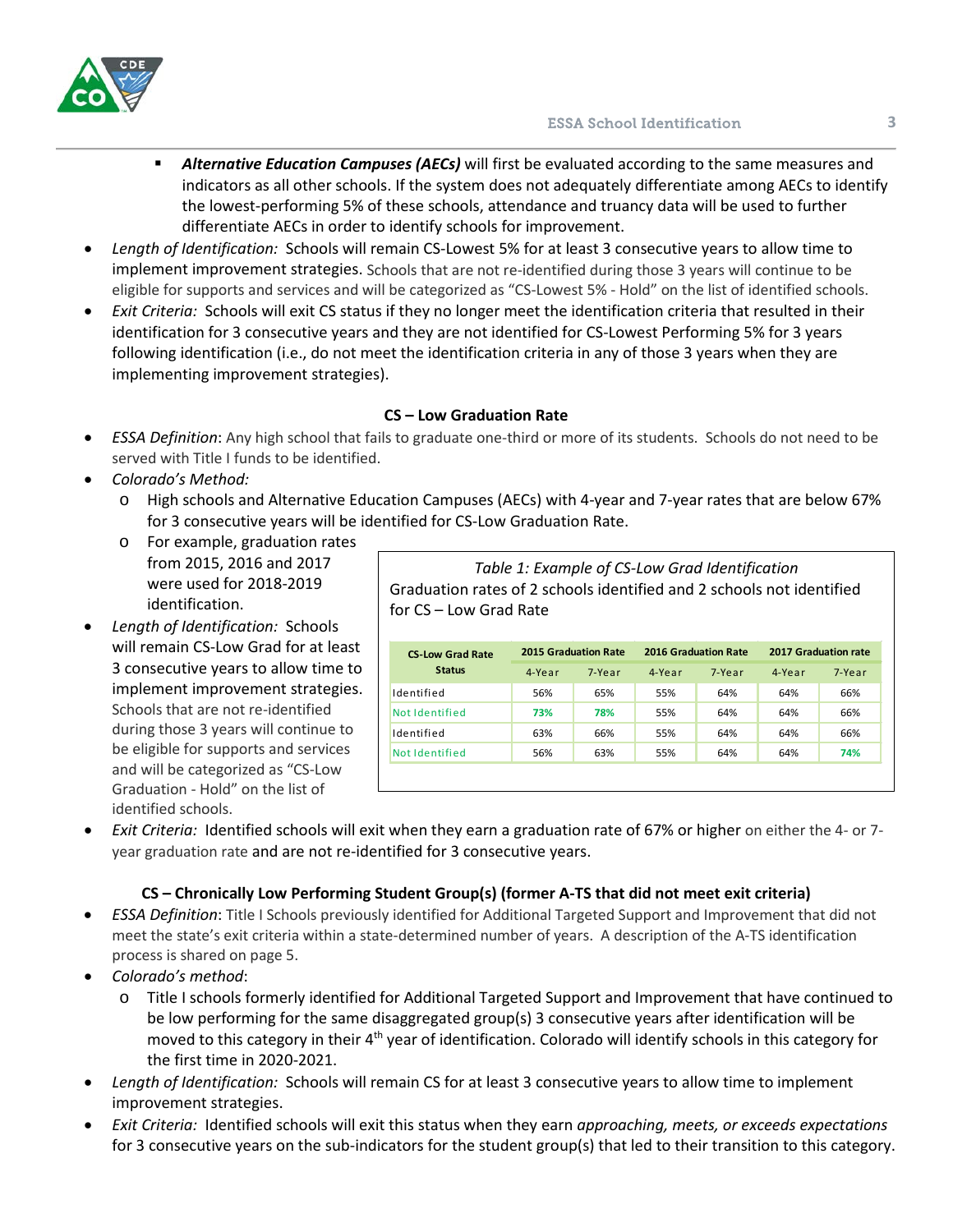

# Targeted Support and Improvement (TS)

#### **Targeted**

- *ESSA Definition*: Any schools with at least one consistently underperforming disaggregated group*.*
- *Colorado's Method:* 
	- o Sub-indicators calculated for English language arts achievement and growth, math achievement and growth, science achievement, graduation rate (for high schools), ELP growth and percent on-track to attain fluency (for English learners), reduction in chronic absenteeism (for elementary and middle schools), and dropout rate (for high schools) will be used for identifying schools (see Table 2).
	- o Consistently underperforming is defined as earning a *does not meet expectations* (DNM) on at least 3 subindicators (see Table 2), for which the school has enough data (see Table 2 for minimum number required) to earn a rating for any of the following disaggregated groups at each grade span (elementary, middle, or high):
		- English learners
		- **EXECUTE:** Students with disabilities
		- **Economically disadvantaged students**
		- **Students from major racial/ethnic groups**
	- o Schools with 3 or more indicators for any student group at any grade span (i.e., elementary, middle, high) are included in the analyses.
	- o Schools are identified if they have at least 3 indicators for a given student group(s) and earn a DNM on all indicators for that student group(s). Any school with a rating above DNM (i.e., approaching, meets, exceeds) on at least one sub-indicator for a given student group would not be identified based on the performance of that student group. See examples below for more information.
- *Length of Identification:* Established by LEA
- *Exit Criteria:* Established by LEA
	- o *Beginning July 2020, districts will report their exit criteria and timeline for exiting TS schools, as well as which schools identified in the previous year have met the district's exit criteria. Because CDE will not yet have districts' exit criteria, schools identified as TS in 2018-2019 or 2017-2018 will be eligible for Title I School Improvement funds through the EASI application.*

| <b>Indicator</b>                                                                       | <b>Academic</b><br><b>Achievement</b> |                                   | <b>Academic Growth</b> |                         |                         | <b>ELP Progress</b><br>(for ELs)                                         | <b>Graduation</b><br>Rate (HS)     | <b>Other SQSS Indicators</b> |                               |                        |
|----------------------------------------------------------------------------------------|---------------------------------------|-----------------------------------|------------------------|-------------------------|-------------------------|--------------------------------------------------------------------------|------------------------------------|------------------------------|-------------------------------|------------------------|
| Sub-indicator                                                                          | <b>ELA</b>                            | <b>Math</b>                       | <b>ELA</b>             | Math                    | <b>ACCESS</b><br>Growth | <b>Percent On-</b><br><b>Track to</b><br><b>Attain</b><br><b>Fluency</b> | 4-Year and 7-<br><b>Year Rates</b> | <b>Science</b>               | <b>Chronic</b><br>Absenteeism | <b>Dropout</b><br>Rate |
| <b>Minimum</b><br>Number of<br><b>Students Needed</b><br>to Be Included in<br>Analyses | 16                                    | 16                                | 20                     | 20                      | 20                      | 20                                                                       | 16                                 | 16                           | 16                            | 16                     |
| <b>Years of Data</b><br><b>Used in 2019-</b><br>2020<br><b>Identification</b>          | & 2019                                | 2017, 2018, 2017, 2018,<br>& 2019 | 2017, 2018,<br>& 2019  | 2017, 2018,  <br>& 2019 | 2018&<br>2019           | 2018 &<br>2019                                                           | 2016, 2017, &<br>2018              | 2017, 2018,  <br>& 2019      | TBD <sup>1</sup>              | 2016, 2017,<br>& 2018  |

#### *Table 2. 2019-2020 ESSA Accountability Indicators and Minimum Ns Required for Each Indicator*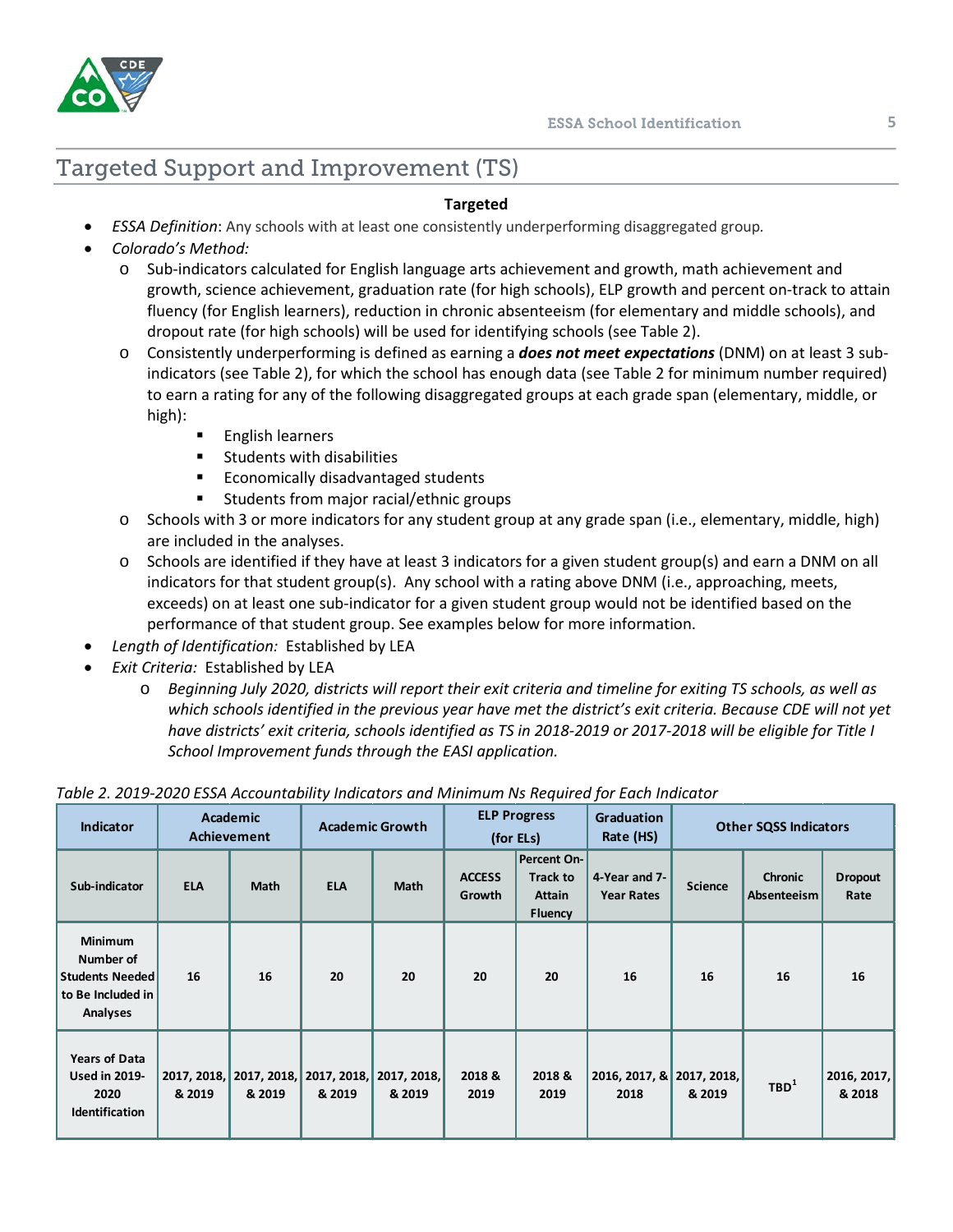

#### *Example 1: Identified as TS*

This elementary school is identified as TS based on the performance of students with disabilities on ELA and math achievement and growth (4 sub-indicators). The school did not earn a science rating because fewer than 16 students with disabilities took the science assessment. Although the school did not have a rating for science, earning DNM on 3 or more sub-indicators results in the school being identified as TS.

| Students with Disabilities (IEP) |             |             |            |             |                      |                                                                                              |        |        |         |                         |             |  |
|----------------------------------|-------------|-------------|------------|-------------|----------------------|----------------------------------------------------------------------------------------------|--------|--------|---------|-------------------------|-------------|--|
|                                  | Achievement |             | Growth     |             | <b>ELP Progress</b>  |                                                                                              | Grad   |        | SQSS    |                         |             |  |
|                                  | ELA/EBRW    | <b>Math</b> | <b>ELA</b> | <b>Math</b> | <b>ELP</b><br>Growth | <b>ELP</b><br><b>Growth to</b><br>Std.                                                       | 4-Year | 7-Year | Science | Chronic<br>Abs.         | Dropout     |  |
| Elementary                       | <b>DNM</b>  | <b>DNM</b>  | <b>DNM</b> | <b>DNM</b>  |                      | WINGCHANGHAM NGCHANGHAM NGCHANGCHANG KA<br>Appweable A Appweable X Applicable X Applicable X |        |        | N < 16  | <b>Not</b><br>Available | <b>BY6K</b> |  |

## *Example 2: Not Identified as TS*

Although this elementary school had enough students with disabilities to earn a rating on four sub-indicators, it was not identified as TS because it earned *approaching* on ELA growth and *meets* on math growth for this student group.

| <b>Students with Disabilities (IEP)</b> |             |            |             |             |                      |                                                                                         |        |             |         |                         |            |
|-----------------------------------------|-------------|------------|-------------|-------------|----------------------|-----------------------------------------------------------------------------------------|--------|-------------|---------|-------------------------|------------|
|                                         | Achievement |            | Growth      |             | <b>ELP Progress</b>  |                                                                                         | Grad   |             | SQSS    |                         |            |
|                                         | ELA/EBRW    | Math       | <b>ELA</b>  | <b>Math</b> | <b>ELP</b><br>Growth | <b>ELP</b><br>Growth to<br>Std.                                                         | 4-Year | 7-Year      | Science | Chronic<br>Abs.         | Dropout    |
| Elementary                              | <b>DNM</b>  | <b>DNM</b> | Approaching | Meets       | <b>DNOVILLINI</b>    | <i><b>INSECTION IN ISSUED</b></i><br>Appweable X Applicable X Applicable X Applicable X |        | <b>MOV.</b> | N < 16  | <b>Not</b><br>Available | <b>Nox</b> |

## **Additional Targeted (A-TS)**

- *ESSA Definition*: A subset of TS schools with at least one disaggregated group that, on its own, meets the criteria for the CS-Lowest Performing 5%.
- *Colorado's Method*:
	- o The same data (sub-indicators), student groups, and years of data from the TS analyses are used for the Additional Targeted Support and Improvement school (A-TS) analyses.
	- o Schools that have enough students in a disaggregated group to earn a rating on *all* sub-indicators, for all grade-spans served by that school (elementary, middle, high), and earned DNM on all sub-indicators at all grade spans, are identified as A-TS.
- *Identification:* Annually
- *Transition to CS:* A-TS schools that receive Title I funds and continue to earn DNM on all indicators, for the same student group(s) that resulted in the school's identification as A-TS, for 3 consecutive years will be transitioned to CS-Chronically Low Performing Student Group(s).

## *Example 1: Identified as A-TS*

This middle school earned *DNM* on all indicators available for middle schools and therefore was identified as A-TS based on the performance of economically disadvantaged students.

| <b>Economically Disadvantaged Students (FRL)</b> |             |            |            |            |                      |                                               |        |                                                           |            |                         |         |  |
|--------------------------------------------------|-------------|------------|------------|------------|----------------------|-----------------------------------------------|--------|-----------------------------------------------------------|------------|-------------------------|---------|--|
|                                                  | Achievement |            | Growth     |            | <b>ELP Progress</b>  |                                               | Grad   |                                                           | SQSS       |                         |         |  |
|                                                  | ELA/EBRW    | Math       | <b>ELA</b> | Math       | <b>ELP</b><br>Growth | <b>ELP</b><br>Growth to<br>Std.               | 4-Year | 7-Year                                                    | Science    | Chronic<br>Abs.         | Dropout |  |
| Middle                                           | <b>DNM</b>  | <b>DNM</b> | <b>DNM</b> | <b>DNM</b> |                      | <i>VIIII NGCHI IXIIII NGCHI IXIII INGCHI.</i> |        | WNEL<br>Applicable X Roblicable X Applicable X Applicable | <b>DNM</b> | <b>Not</b><br>Available | /X6A    |  |